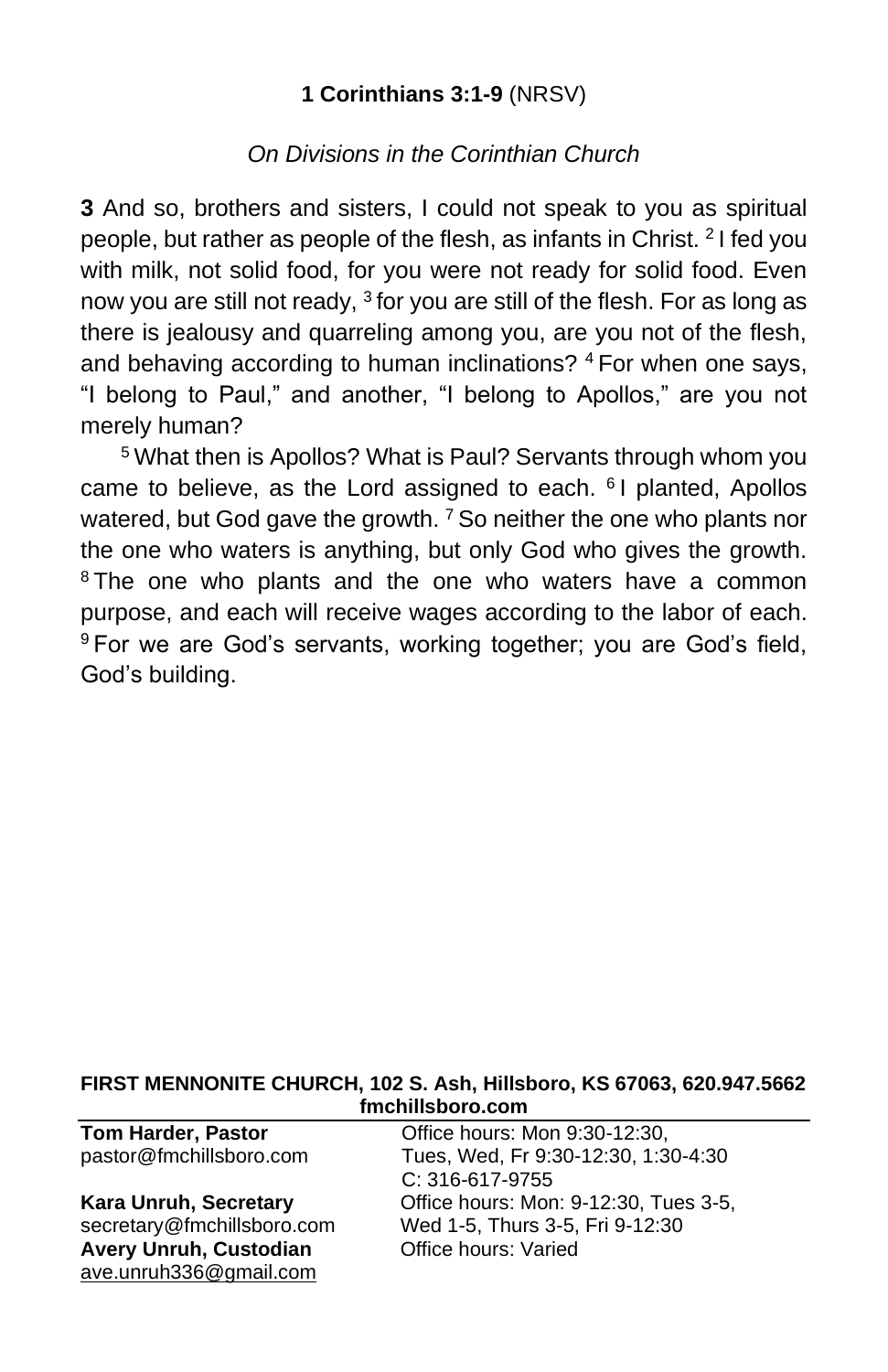

# **FIRST MENNONITE** CHURCH

 In Christ - Making Disciples through Loving Relationships.

Worship 10:30 a.m.

## **Sunday, February 20, 2022 "The Church of God, the Church of Christ," Part 5 "Are We Infants in Christ?"**

# **GATHERING**

Gathering Music **Shirley Baltzer** Shirley Baltzer Welcome, Announcements, Greeting Nadine Friesen Prelude to Worship Shirley Baltzer \*Call to Worship VT 854 Nadine Friesen \*Hymn Come Away from Rush and Hurry VT 9 Psalm 81:1-9, 16 (NRSV)

*Sing aloud to God our strength; shout for joy to the God of Jacob. Raise a song, sound the tambourine, the sweet lyre with the harp. Blow the trumpet at the new moon, at the full moon, on our festal day.* 

*For it is a statute for Israel, an ordinance of the God of Jacob. He made it a decree in Joseph, when he went out over the land of Egypt.* 

**I hear a voice I had not known:** 

**"I relieved your shoulder of the burden; your hands were freed from the basket. In distress you called, and I rescued you; I answered you in the secret place of thunder; I tested you at the waters of Meribah."**

*Selah*

*Hear, O my people, while I admonish you; O Israel, if you would but listen to me! There shall be no strange god among you; you shall not bow down to a foreign god. I would feed you with the finest of the wheat,* 

*and with honey from the rock I would satisfy you."*

Hymn Here is This Place VT 10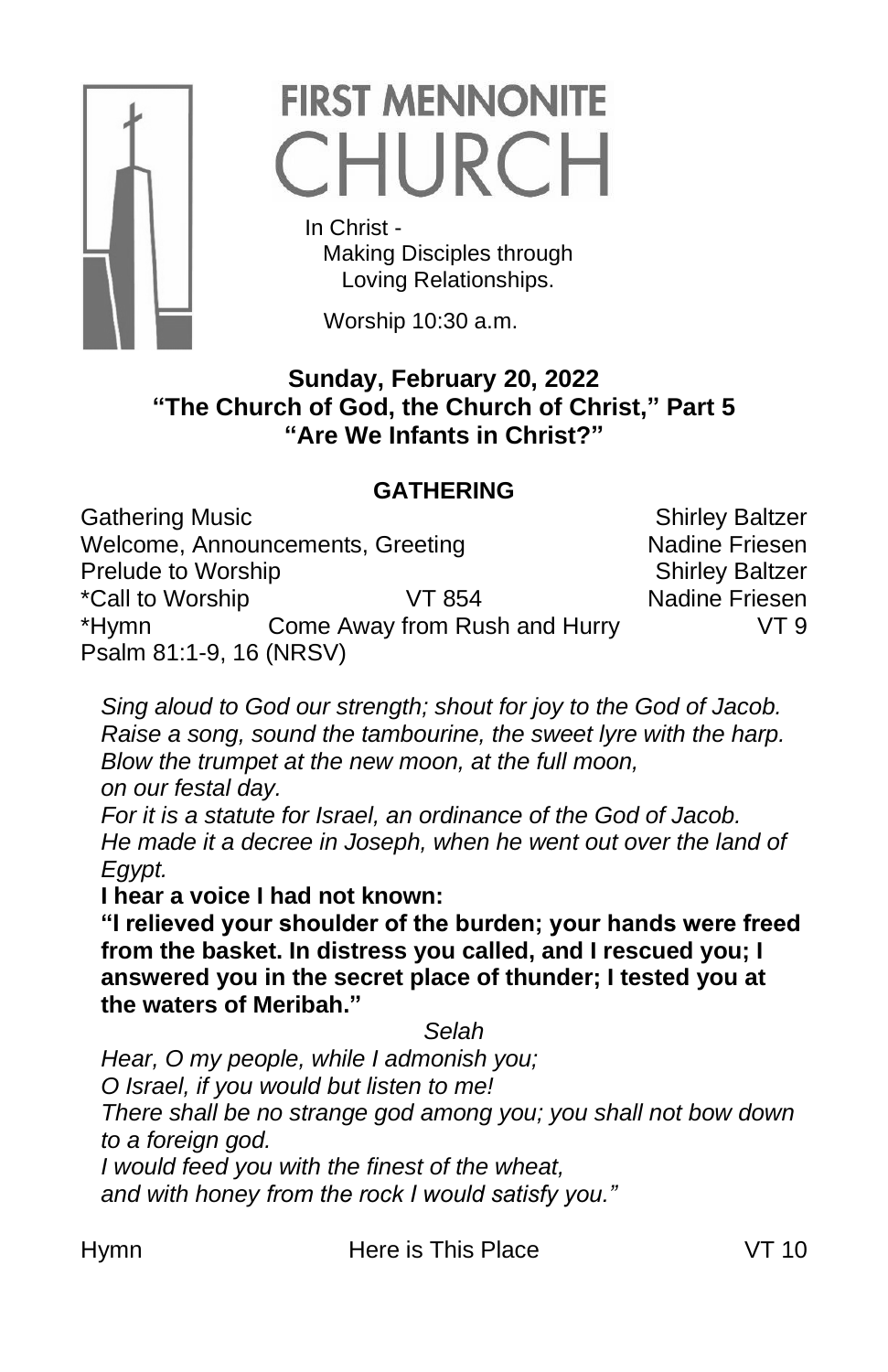Time for God's Children Jan Amstutz

## **SHARING**

| Sharing and Prayer |                          | <b>Pastor Tom</b> |
|--------------------|--------------------------|-------------------|
| Prayer Hymn        | Spirit of the Living God | VT 740            |

### **LISTENING**

| Scripture |                           | 1 Corinthians 3:1-9 |
|-----------|---------------------------|---------------------|
| Message   | Are We Infants in Christ? | Pastor Tom          |

## **RESPONDING**

| Hymn                                                            | Like a Mother Who Has Borne Us                                       | VT 518                 |  |  |
|-----------------------------------------------------------------|----------------------------------------------------------------------|------------------------|--|--|
| <b>Benediction</b>                                              | Spirit of God                                                        | Pastor Tom             |  |  |
| Spirit of God, grow in us, that we may learn to love like Jesus |                                                                      |                        |  |  |
|                                                                 | Spirit of God, go with us, that we may share the love that frees us. |                        |  |  |
| Postlude                                                        |                                                                      | <b>Shirley Baltzer</b> |  |  |

This morning's sermon is the fifth in a sermon series on Paul's First Letter to the Corinthians, "The Church of God, the Church of Christ."

**Explore FMC!** Sometime during the upcoming season of Lent, Pastor Tom will once again offer an opportunity to "explore FMC"—what we believe, where we come from, how we do things, and what it means to be a member. If you are interested, please let him know. The time and day will be determined in part by the schedules of the participants.

**Needed: part-time church secretary/administrative assistant**approximately 15 hours/week (negotiable). **Also needed: part-time custodian**- once weekly cleaning routine and as needed for occasional other events throughout the year. If interested, contact Neal at 620-755- 4636, Bob at 620-381-4355, or the church office at 620-947-5662 or respond by email at secretary@fmchillsboro.com.

**February is "Black History Month." Bringing the sermon next Sunday will be Vincent Martin.** Vincent attended Tabor College in 2004 as a student-athlete. He was recommended to the Worship Committee by Aleen Ratzlaff's colleague at Tabor, Chris Williams. Vincent and his wife own a gym in Wichita called Elite Athletic Training. He also stays busy as a motivational speaker.

### **Sunflower Performing Arts at Hesston College will host acclaimed British vocal ensemble Voces8 on February 22 at 7:30 p.m. at**